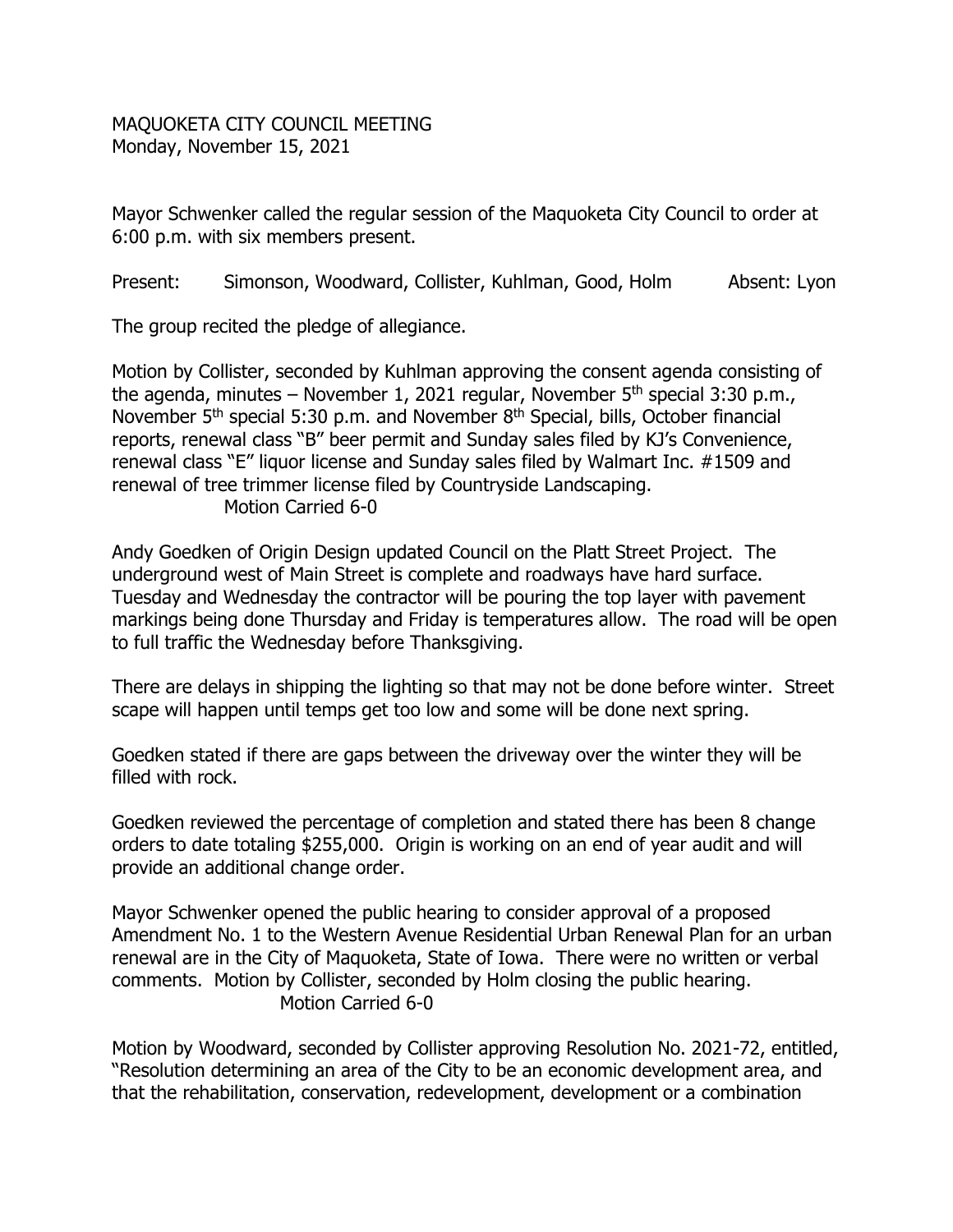thereof, of such area is necessary in the interest of the public health, safety or welfare of the residents of the City; designating such area as appropriate for urban renewal projects; and adopting the Amendment No. 1 to the Western Avenue Residential Urban Renewal Plan." Motion Carried 6-0

Motion by Collister, seconded Woodward approving the first reading of Ordinance No. 1186, entitled, "An Ordinance repealing ordinance no. 1172 providing for the division of taxes levied on taxable property in the Western Avenue Residential Urban Renewal Area, in the City of Maquoketa, Iowa, pursuant to section 302.19 of the Code of Iowa." Motion Carried 6-0

Motion by Collister, seconded by Holm approving the first reading of Ordinance No. 1187, entitled, "An Ordinance providing that general property taxes levied and collected each year on certain property located within the Western Avenue Residential Urban Renewal Area, in the City of Maquoketa, County of Jackson, State of Iowa, by and for the benefit of the State of Iowa, City of Maquoketa, County of Jackson, Maquoketa Community School District, and other taxing districts, be paid to a special fund for payment of principal and interest on loans, monies advanced to and indebtedness, including bonds issued or to be issued, incurred by the City in connection with the Western Avenue Residential Urban Renewal Area (2021 Parcels)." Motion Carried 6-0

Motion by Collister, seconded by Woodward approving Resolution No. 2021-73, entitled, "Resolution certifying and claiming tax-increment (TIF) to reimburse the City for debts incurred and expenses advanced related to Urban Renewal Projects." Motion Carried 6-0

Motion by Woodward, seconded by Holm approving Annual Urban Renewal Report FY 2021-2021. Motion Carried 6-0

Motion by Woodward, seconded by Good approving resolution No. 2021-74, entitled, "Resolution approving the Street Finance Report for Road Use Tax funds used on City Streets and Parking." Motion Carried 6-0

Motion by Simonson, seconded by Woodward to approve payment in the amount of \$68,331.37 to Origin Design for the Platt Street Project. Motion Carried 5-1 Nay: Collister

Motion by Holm, seconded by Woodward to approve payment in the amount of \$861,822.51 to Tschiggfrie Excavating for the Platt Street Project. Motion Carried 5-1 Nay: Collister

Motion by Collister, seconded by Simonson to approve payment in the amount of \$5,103.75 to Origin Design for the Stormwater Levee System Improvements. Motion Carried 6-0